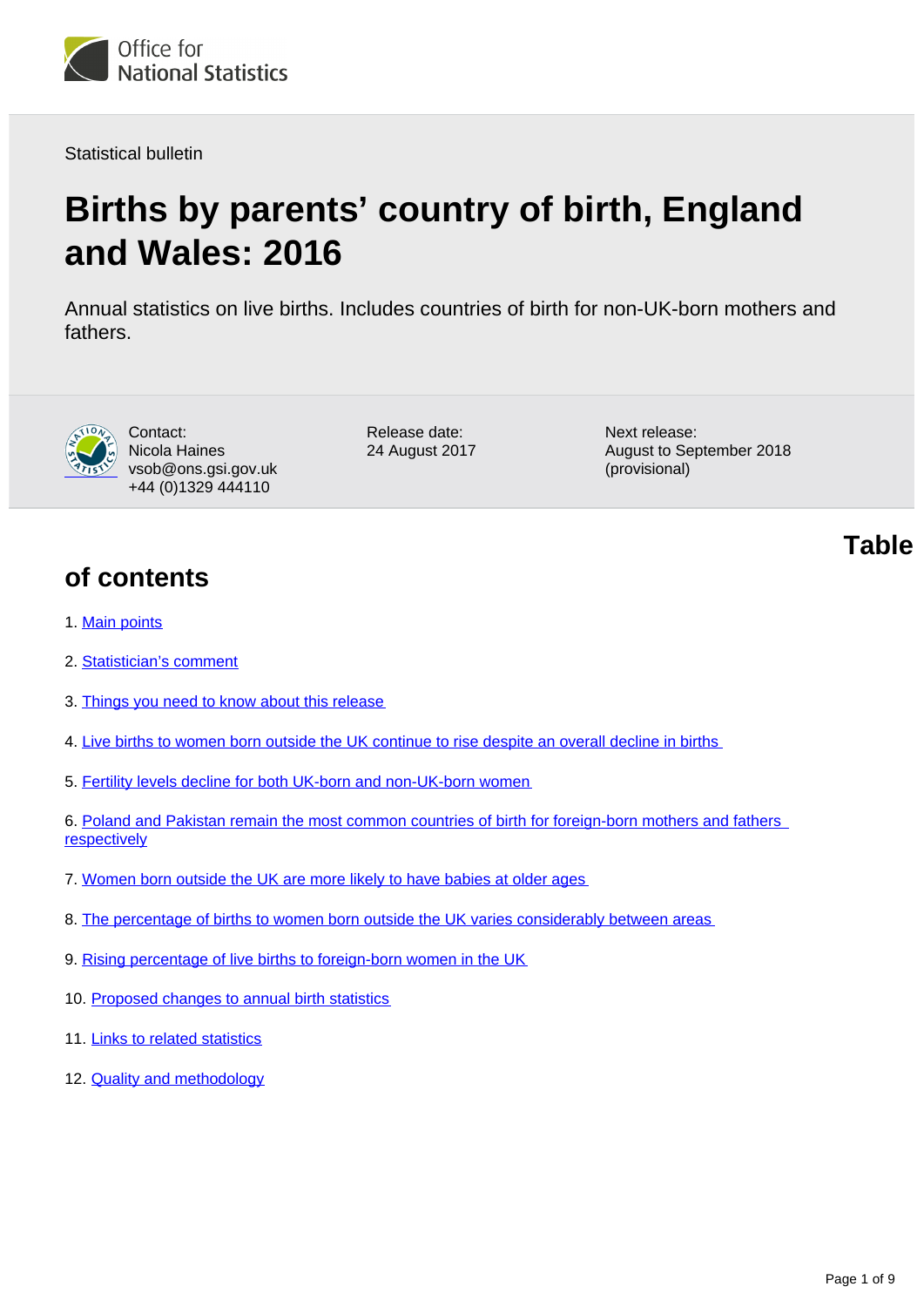# <span id="page-1-0"></span>**1 . Main points**

- Over a quarter (28.2%) of live births in England and Wales in 2016 were to women born outside the UK, the highest level on record.
- Despite a 0.2% decrease in the number of live births between 2015 and 2016, live births to women born outside the UK actually increased by 2.1%.
- The estimated total fertility rate (TFR) for foreign-born women decreased slightly in 2016 to 2.06 children per woman, the lowest level on record; figures are available from 2004.
- The estimated TFR for UK-born women decreased slightly in 2016 to 1.75 children per woman, the lowest level since 2006.
- Poland has been the most common country of birth for mothers born outside the UK since 2010.
- Pakistan has been the most common country of birth for fathers born outside the UK since figures were first produced in 2008.

### <span id="page-1-1"></span>**2 . Statistician's comment**

"Despite an overall decline in the number of live births in England and Wales between 2015 and 2016, births to women born outside the UK increased by 2.1%. This is due to foreign-born women making up an increasing share of the female population of childbearing age. The fertility rate for foreign-born women did however decline in 2016 due to decreased fertility rates among women in their twenties and early thirties."

Nicola Haines, Vital Statistics Outputs Branch, Office for National Statistics.

Follow Vital Statistics Outputs Branch on Twitter @ StatsLiz.

### <span id="page-1-2"></span>**3 . Things you need to know about this release**

Important information for interpreting these birth statistics:

- birth statistics represent births that occurred in England and Wales in the calendar year, but include a very small number of late registrations from the previous year
- figures are compiled from information supplied when births are registered as part of civil registration, a legal requirement
- country of birth is collected at birth registration, unlike ethnicity or migration history; not all women born outside the UK will be recent in-migrants; similarly, the UK-born will include the children of earlier inmigrants (the second and third generation)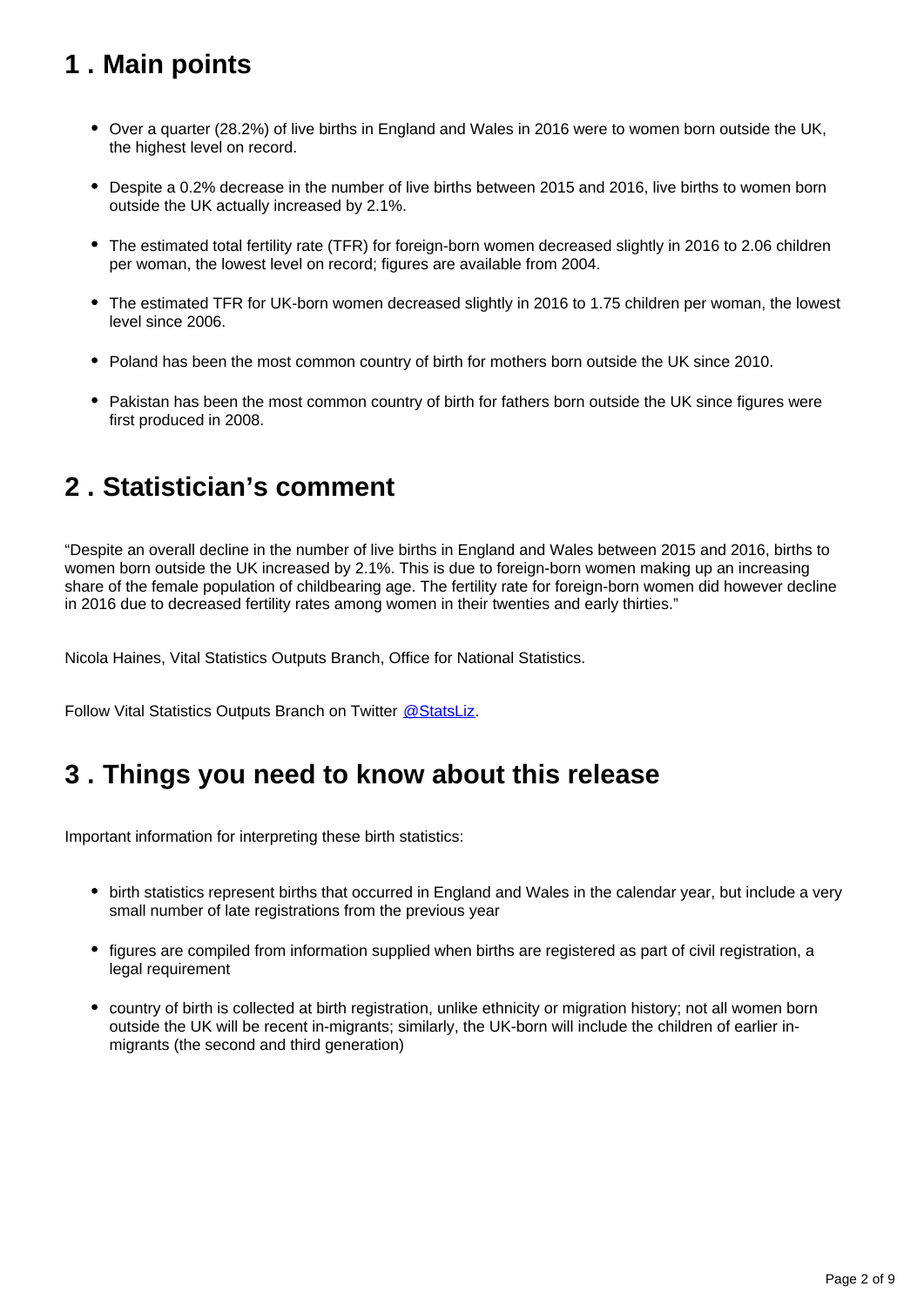### <span id="page-2-0"></span>**4 . Live births to women born outside the UK continue to rise despite an overall decline in births**

There were 696,271 live births in England and Wales in 2016, a small decrease of 0.2% compared with 2015. Despite this decline, the number of live births to women born outside the UK continued to rise by 2.1% in 2016; live births to UK-born women decreased by 1.1%.

Births to women born outside the UK accounted for 28.2% of all live births in 2016. This is the highest level since 1969, when information on parents' country of birth was first collected at birth registration (Figure 1). In 2016, there were 196,254 live births to women born outside the UK and 499,974 to UK-born women. A very small number of birth registrations have no country of birth stated for the mother.

#### **Figure 1: Percentage of live births to women born outside the UK, 1969 to 2016**

#### **England and Wales**



England and Wales



**Source: Office for National Statistics**

### <span id="page-2-1"></span>**5 . Fertility levels decline for both UK-born and non-UK-born women**

In 2016, the estimated total fertility rate (TFR) in England and Wales declined slightly for both UK-born women and non-UK-born women compared with 2015 (Figure 2). For non-UK-born women the TFR in 2016 was 2.06 children per woman, the lowest value on record based on estimates available back to 2004. The TFR for UK-born women was 1.75 in 2016.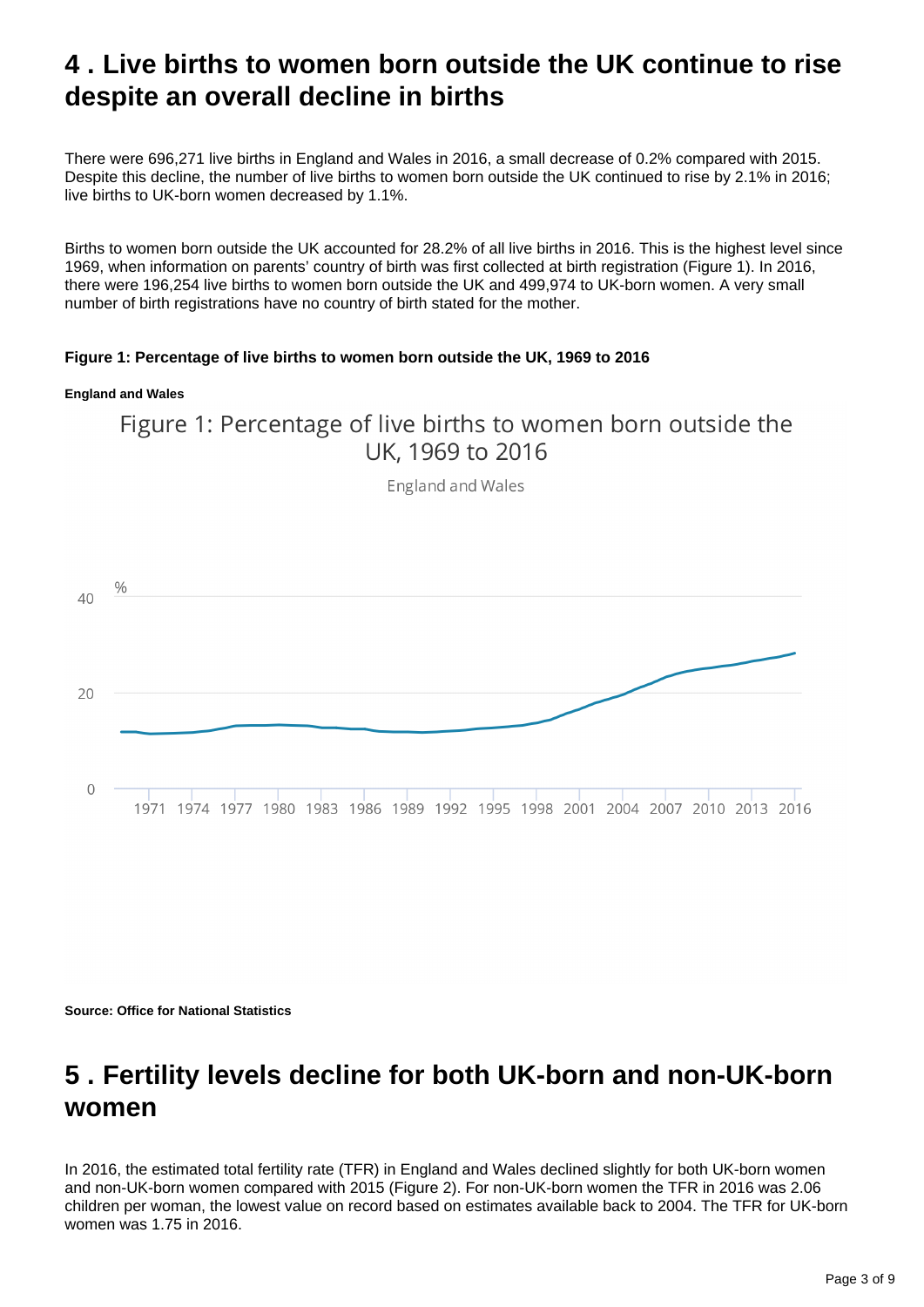#### **Figure 2: Estimated total fertility rate (TFR) for UK-born and non-UK-born women, 2004 to 2016**

#### **England and Wales**

### Figure 2: Estimated total fertility rate (TFR) for UK-born and non-UK-born women, 2004 to 2016

England and Wales



#### **Source: Office for National Statistics**

#### **Notes:**

1. The TFRs for 2012 to 2016 are calculated using the latest Annual Population Survey datasets reweighted in 2017. Figures may therefore differ slightly from those published previously.

The TFR depends on the size of the female population of childbearing age and the number of births. TFRs provide a timely measure of fertility levels; they are sensitive to changes in the timing of births within women's lives.

The TFR for UK-born women has remained relatively stable since 2013. Since 2004, the TFR for women born outside the UK has generally decreased, despite the number of live births to non-UK-born women increasing every year except for 2013. This is due to the non-UK-born female population of childbearing age in England and Wales increasing by a greater proportion than the number of births to non-UK-born women (Table 1); this means that non-UK-born women are now having more births as a group, but fewer each on average.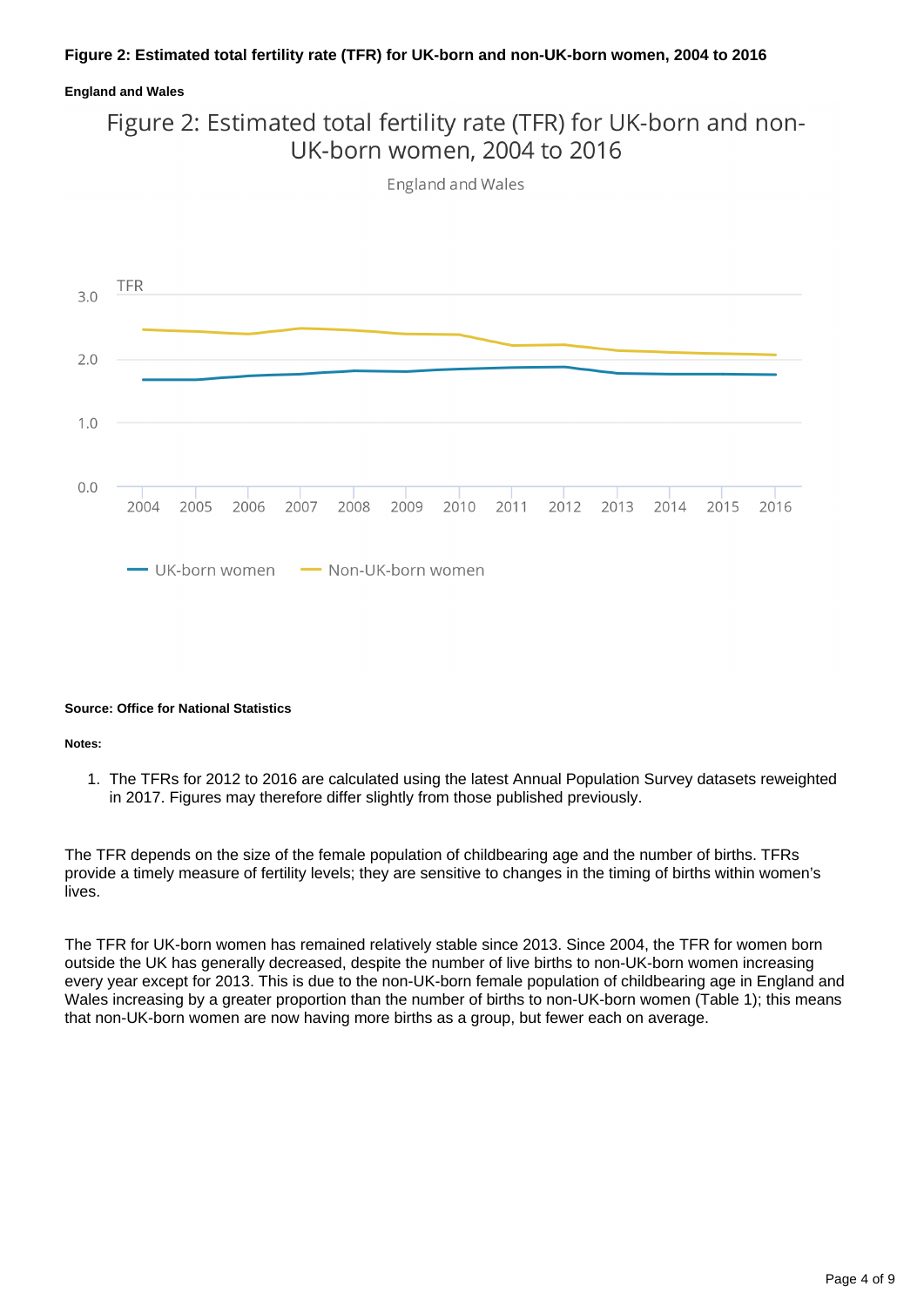#### **Table 1: Live births and the size of the female population aged 15 to 44, UK-born and non-UK-born women, 2015 and 2016**

#### England and Wales

|                          |                  | Live births          | <b>Population</b>              |                                    |  |
|--------------------------|------------------|----------------------|--------------------------------|------------------------------------|--|
|                          | UK-born<br>women | Non-UK-born<br>women | UK-born women aged<br>15 to 44 | Non-UK-born women aged<br>15 to 44 |  |
| 2015                     | 505,588          | 192.227              | 8,693,492                      | 2,444,912                          |  |
| 2016                     | 499,974          | 196,254              | 8,573,171                      | 2,522,288                          |  |
| Percentage<br>change (%) | $-1.1\%$         | 2.1%                 | $-1.4%$                        | 3.2%                               |  |

Source: Office for National Statistics

The majority of women of childbearing age living in England and Wales were born in the UK (77% in 2016). As a result, UK-born women continue to make the largest contribution to the overall TFR by a large margin.

TFRs for women born in different parts of the world but living in England and Wales vary widely, from very low levels such as those for women born in Australasia (TFR of 1.3 in 2011) to much higher levels such as those for women born in North Africa (3.9 in 2011). These TFRs for individual countries of birth are calculated using population denominators from the 2011 Census.

### <span id="page-4-0"></span>**6 . Poland and Pakistan remain the most common countries of birth for foreign-born mothers and fathers respectively**

Poland, Pakistan and India were the three most common countries of birth for women born outside the UK who gave birth in 2016 (Table 2). Figures for foreign-born mothers for 2003 onwards show that until 2006, Pakistan, India and Bangladesh were consistently the three most common countries of birth. Poland replaced Bangladesh as the third most common country of birth in 2007, rising to second place in 2008 and first place in 2010; a consequence of Poland joining the EU in 2004. Romania entered the top 10 in 2012 after joining the EU in 2007; by 2015 Romania had risen to fourth place. These increases in births to Polish and Romanian-born mothers are driven mainly by the [increasing size of the Polish and Romanian-born population living in the UK](https://www.ons.gov.uk/peoplepopulationandcommunity/populationandmigration/internationalmigration/datasets/populationoftheunitedkingdombycountryofbirthandnationality) .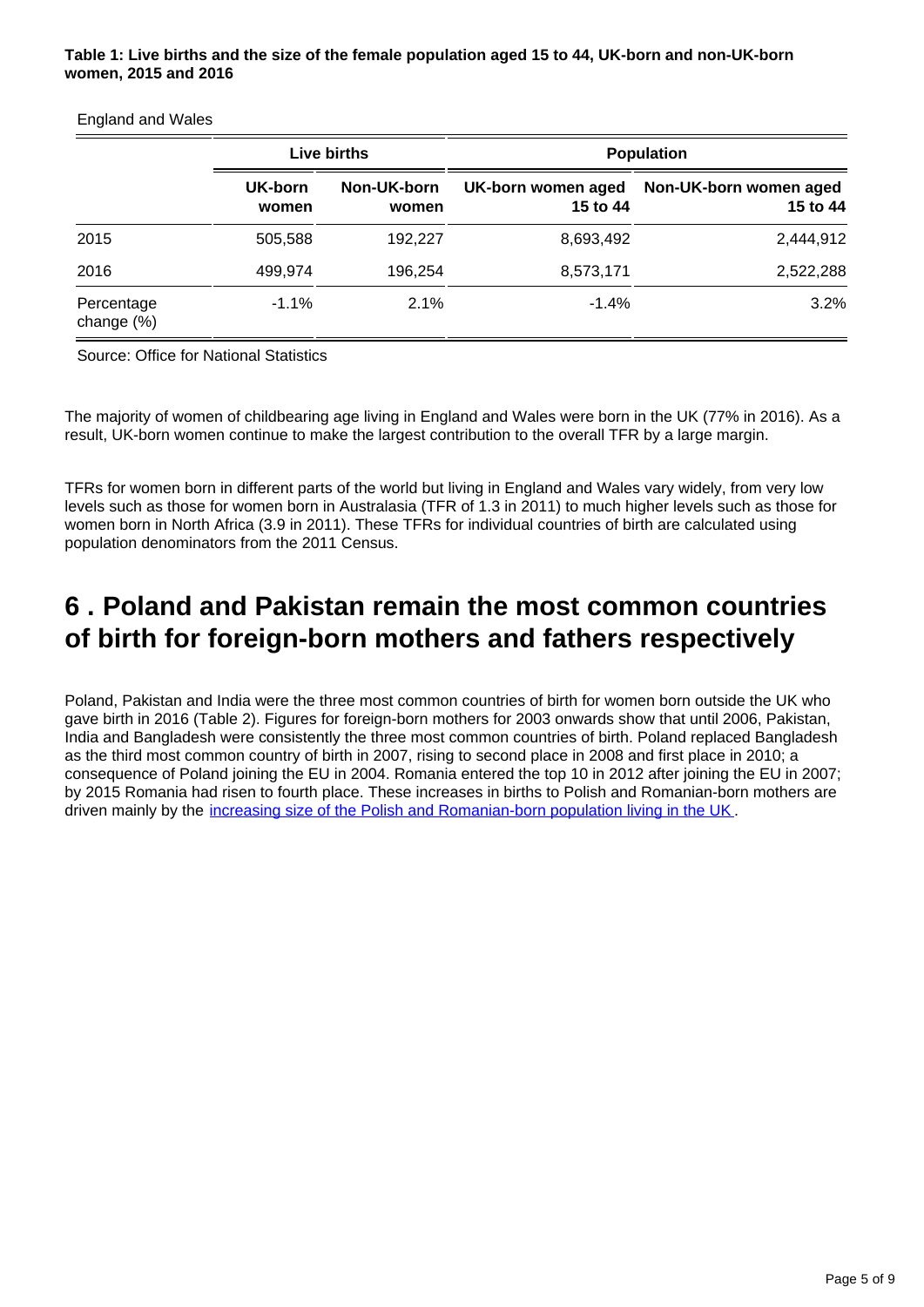|    | <b>Country of birth</b><br>of mother | live births | Number of Percentage of all | <b>Country of</b><br>live births birth of father | live births | Number of Percentage of all<br>live births |
|----|--------------------------------------|-------------|-----------------------------|--------------------------------------------------|-------------|--------------------------------------------|
|    | Poland                               | 22,382      |                             | 3.2 Pakistan                                     | 19,131      | 2.9                                        |
| 2  | Pakistan                             | 17,367      |                             | 2.5 Poland                                       | 16,956      | 2.6                                        |
| 3  | India                                | 13,883      |                             | 2.0 India                                        | 14,007      | 2.1                                        |
| 4  | Romania                              | 11,721      |                             | 1.7 Romania                                      | 10,684      | 1.6                                        |
| 5  | Bangladesh                           | 8,106       | 1.2 <sub>1</sub>            | Bangladesh                                       | 8,876       | 1.3                                        |
| 6  | Nigeria                              | 6,635       |                             | 1.0 Nigeria                                      | 8,208       | 1.2                                        |
| 7  | Lithuania                            | 4,912       | 0.7                         | Somalia                                          | 4,346       | 0.7                                        |
| 8  | Somalia                              | 4,621       | 0.7                         | Germany                                          | 3,875       | 0.6                                        |
| 9  | Germany                              | 4,560       | 0.7                         | South Africa                                     | 3,559       | 0.5                                        |
| 10 | China                                | 3,596       |                             | 0.5 Ghana                                        | 3,545       | 0.5                                        |
|    | Outside the UK                       | 196,254     |                             | 28.2 Outside the UK                              | 183,764     | 27.8                                       |

England and Wales

Source: Office for National Statistics

Notes:

1. Figures include mothers and fathers whose usual residence is outside England and Wales.

2. Total outside the UK excludes births where the mother or father's country of birth was not stated.

3. The percentage of births to fathers born outside the UK has been calculated excluding births where the father's country of birth was not stated - the vast majority of these were births registered solely by the mother where no information on the father is provided.

4. Figures for fathers include a very small number of births to second female parents. See Quality and Methodology section, point 7.

Figures for foreign-born fathers, available for 2008 onwards, show that Pakistan has continually been the most common country of birth for non-UK-born fathers, followed by Poland and then India. The 10 most common countries of birth for non-UK-born fathers in 2016 are similar to those for non-UK-born mothers, with the exceptions of South Africa and Ghana replacing Lithuania and China.

### <span id="page-5-0"></span>**7 . Women born outside the UK are more likely to have babies at older ages**

In 2016, the most common age group for both UK-born and non-UK-born women giving birth was 30 to 34 years (Figure 3); 20% of UK-born mothers were aged 35 and over, compared with 27% of mothers who were born outside the UK.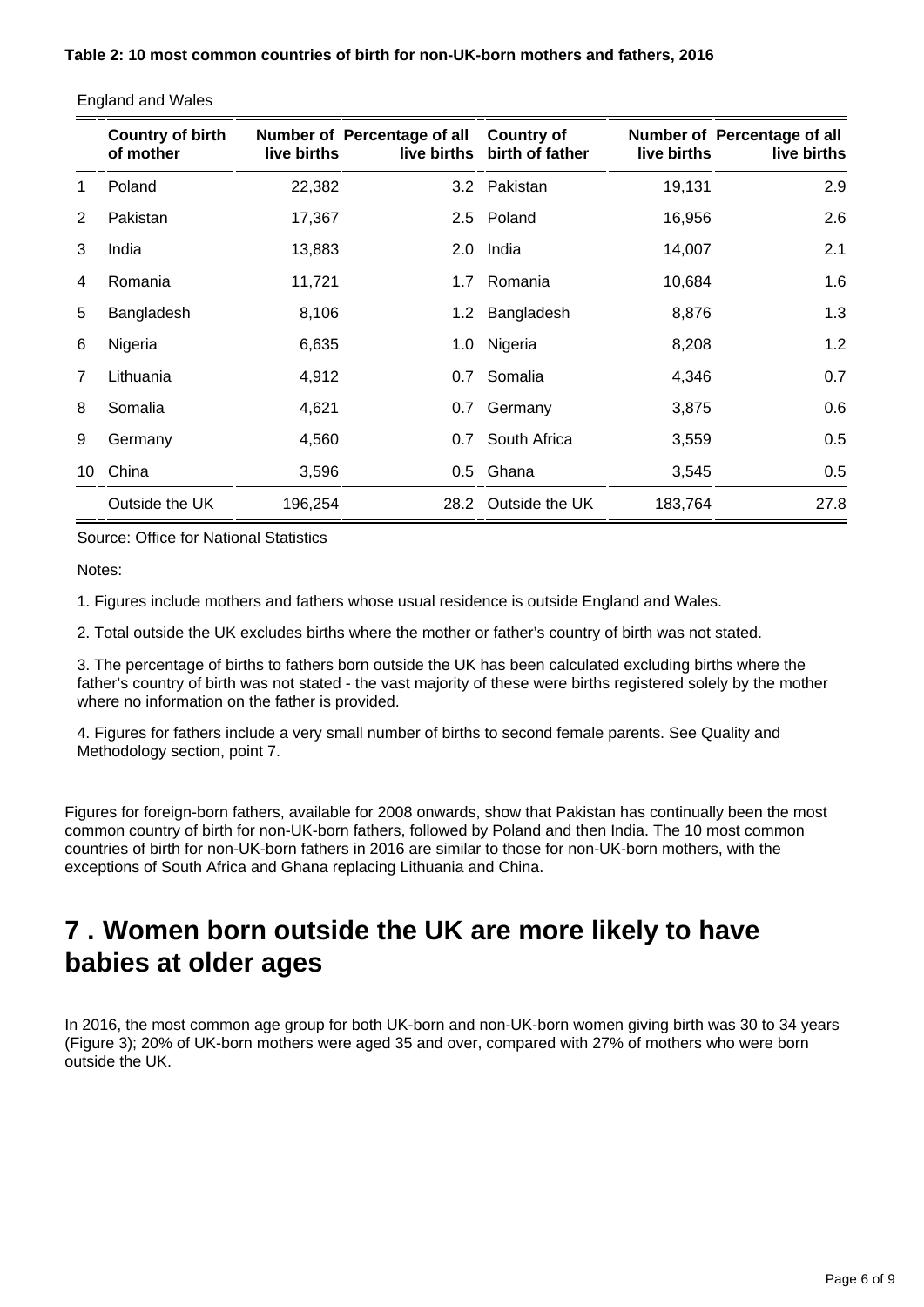#### **Figure 3: Percentage of live births by age of mother for UK-born and non-UK-born mothers, 2016**

#### **England and Wales**





**England and Wales** 

#### **Source: Office for National Statistics**

Just over a fifth (21%) of UK-born mothers were aged under 25 compared with only 11% of non-UK-born mothers; a similar pattern to recent years, reflecting the lower proportion of women aged under 25 in the non-UKborn population of childbearing age.

### <span id="page-6-0"></span>**8 . The percentage of births to women born outside the UK varies considerably between areas**

In 2016, the region with the highest percentage of live births to women born outside the UK was London (58.2%); the North East had the lowest (11.1%). London and the North East have consistently had the highest and lowest percentages respectively since 2001.

Brent local authority had the highest percentage of births to non-UK-born women (76.0%). Previously Newham had been the local authority with the highest percentage of births to non-UK-born women since 2004. Outside of London, Slough had the highest percentage (64.5%), followed by Luton (57.8%). Slough has had the highest percentage of births to non-UK-born women outside of London for over 12 years; Luton has had the second highest percentage since 2007.

In Wales, the percentage of live births to women born outside the UK was 11.6% in 2016. Of the local authorities in Wales, Cardiff had the highest percentage (26.7%) and Isle of Anglesey had the lowest (4.6%).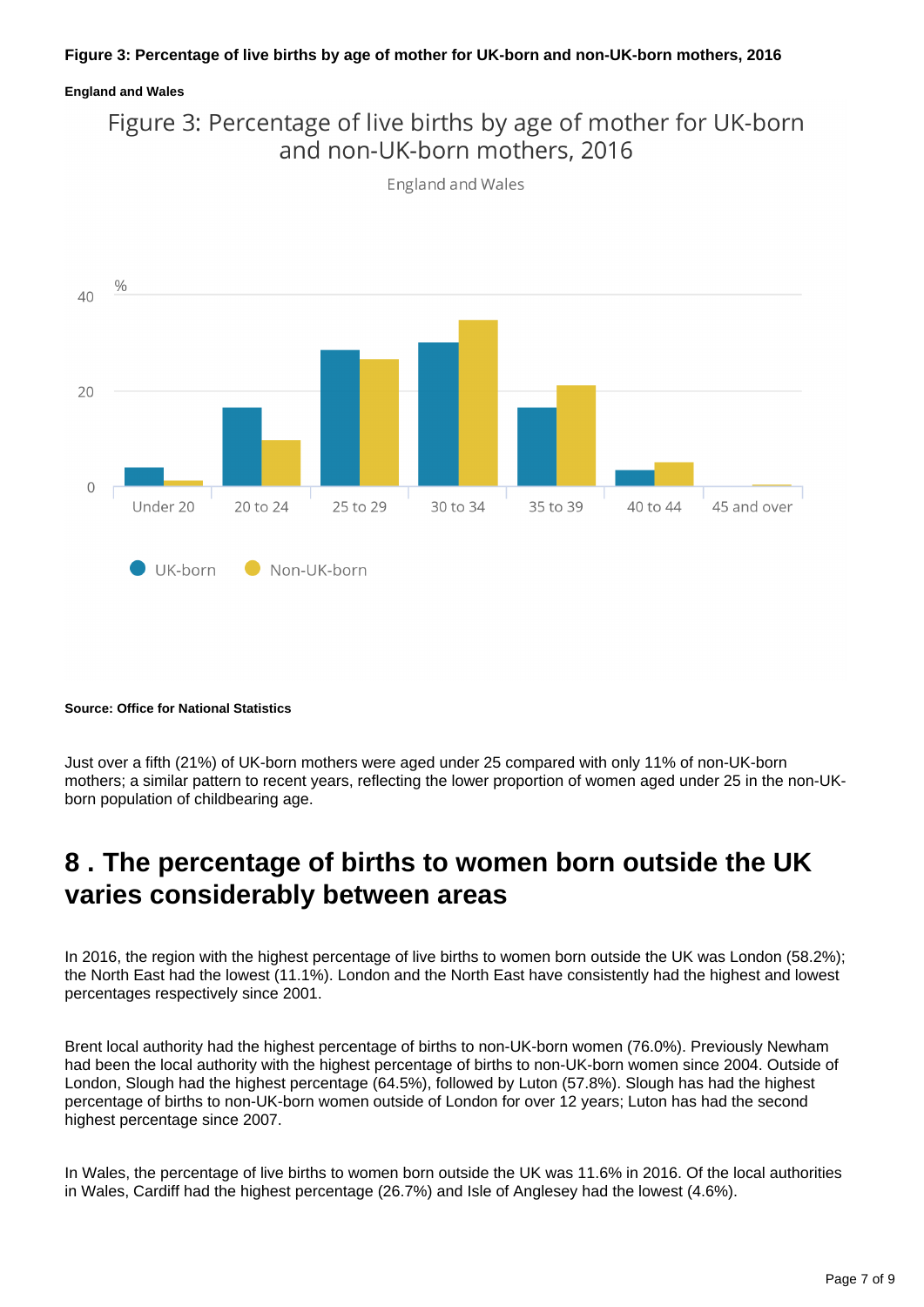These variations in the percentage of births to women born outside the UK are due to local area differences in the percentage of women born outside the UK and the diverse fertility levels of migrants born in different countries. The composition of the foreign-born population, in terms of individual countries of birth, varies considerably between local authorities.

In 2016, just over a third (33.7%) of babies born in England and Wales had at least one parent born outside the UK. London was the region with the highest percentage of births where at least one parent was born outside the UK (66.6%); the North East had the lowest (14.8%). In Wales, 14.8% of babies born in 2016 had at least one foreign-born parent. [Table 7a](https://www.ons.gov.uk/peoplepopulationandcommunity/birthsdeathsandmarriages/livebirths/datasets/parentscountryofbirth) provides the number and percentage of live births where one or both parents were born outside the UK, for all local authority areas in England and Wales.

### <span id="page-7-0"></span>**9 . Rising percentage of live births to foreign-born women in the UK**

In the UK, the percentage of live births to women born outside the UK rose to 26.9% in 2016, compared with 26.3% in 2015.

In Scotland, 17.1% of live births in 2015 were to women born outside the UK, a rise from 16.3% in 2015. In Northern Ireland, provisional figures show that 13.0% of live births were to women born outside the UK, up from 12.6% in 2015.

### <span id="page-7-1"></span>**10 . Proposed changes to annual birth statistics**

We are planning to change the way in which birth statistics are published from the 2017 data year onwards. We plan to make explorable datasets for live births available in [NOMIS](https://www.nomisweb.co.uk/) – these will provide detailed birth statistics; [marriage, divorce and mortality data](https://www.nomisweb.co.uk/query/select/getdatasetbytheme.asp?theme=73) are currently available as explorable datasets. We plan to make four explorable datasets available for live births; the specification for these and consequential proposed changes to our annual publication tables are detailed in our consultation [Proposed changes to ONS birth statistics](https://consultations.ons.gov.uk/health-and-life-events/proposed-changes-to-ons-birth-statistics). We welcome feedback on these proposals and will take account of all feedback received before making any changes. The consultation closes on 21 September 2017.

# <span id="page-7-2"></span>**11 . Links to related statistics**

More detailed data on [live births by parents' country of birth](https://www.ons.gov.uk/peoplepopulationandcommunity/birthsdeathsandmarriages/livebirths/datasets/parentscountryofbirth) are available.

International comparisons of live births and the crude birth rate are available in the [Vital Statistics: Population and](http://www.ons.gov.uk/peoplepopulationandcommunity/populationandmigration/populationestimates/datasets/vitalstatisticspopulationandhealthreferencetables)  [Health Reference Tables.](http://www.ons.gov.uk/peoplepopulationandcommunity/populationandmigration/populationestimates/datasets/vitalstatisticspopulationandhealthreferencetables)

[Childbearing of UK and non-UK-born women living in the UK, 2011 Census data](http://webarchive.nationalarchives.gov.uk/20160105160709/http:/www.ons.gov.uk/ons/rel/fertility-analysis/childbearing-of-uk-and-non-uk-born-women-living-in-the-uk/2011-census-data/index.html) provides detailed fertility estimates for 2011 for women's individual countries of birth.

Further 2016 birth statistics will be published later in 2017; see the [GOV.UK release calendar](https://www.gov.uk/government/statistics/announcements) for more details.

Special extracts and tabulations of birth data for England and Wales are available to order (subject to legal frameworks, disclosure control, resources and our [charging policy,](http://www.ons.gov.uk/aboutus/whatwedo/statistics/publicationscheme) where appropriate). Enquiries should be made to Vital Statistics Outputs Branch by email to **vsob@ons.gsi.gov.uk** or telephone on +44 (0)1329 444110. [User](http://www.ons.gov.uk/peoplepopulationandcommunity/birthsdeathsandmarriages/livebirths/datalist?sortBy=release_date&filter=user_requested_data)[requested data](http://www.ons.gov.uk/peoplepopulationandcommunity/birthsdeathsandmarriages/livebirths/datalist?sortBy=release_date&filter=user_requested_data) will be made publicly available.